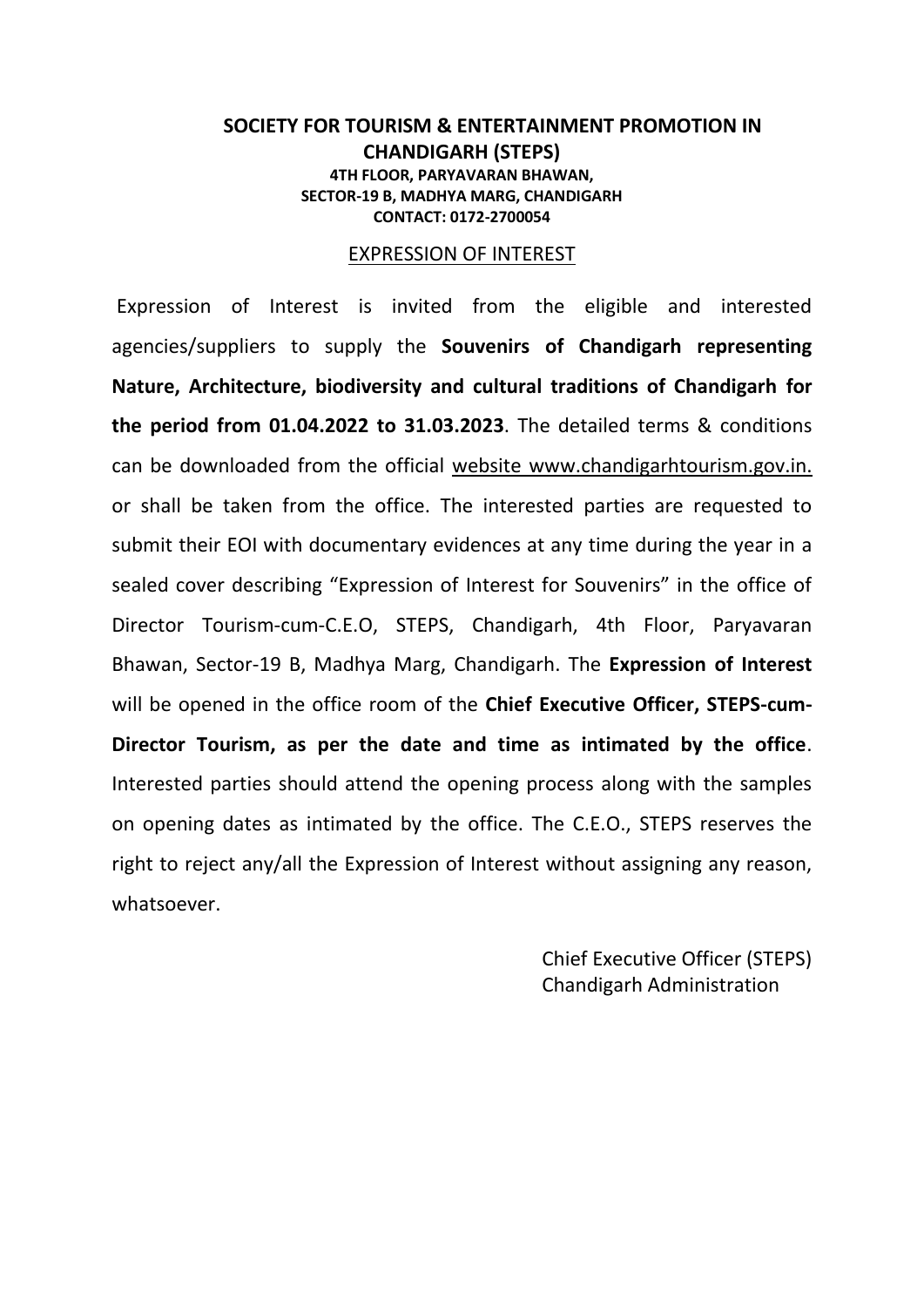# **Expression of Interest (EOI) for Supply of Souvenirs/Gift items**

# **Important Instructions Terms and Conditions for the Suppliers:**

#### 1. **Definitions**

- (i) ''The Society ' means the Society for Tourism and Entertainment Promotion in Chandigarh.
- **(ii)** "The bidder'' and "tenderer" means the individual or firm who participates in this tender and submits bid.
- **(iii)** "The supplier" means the individual or firm supplying the goods under the contract.
- **(iv)** "The contract" means the contract valid for one year from the date of award of the contract.
- 2. **This EOI form along with Annexure-"I" should be returned intact,**  with the samples. Infringement of this condition shall render the EOI liable to be rejected. The EOI must be sealed and bear stamp of the supplier/firm on the face of the envelope.
- 3. The tenderer shall inscribe with "Expression of Interest for Souvenir" on the face of the envelope. Documents once rendered shall be final and any lapse/deficiency in rendering of documents will be liable for rejection of EOI.
- 4. Unsealed EOI will not be entertained. In case sample is not submitted, the EOI will be rejected. The approved sample shall be retained by the Society for one year.
- 5. The price of the products for those supplier(s) whose samples are approved the best by the Society, shall be finalised in consultation with the Society.
- 6. No price revision of the souvenirs/Gifts items will be accepted by the Society during the currency of the contract. However, in case of decrease in prices, the benefit shall be passed on to the purchaser.
- 7. The contract can be allotted to more than one firm/agency(s), whose samples are adjudged best and approved by the Society for sale of the souvenir items.
- 8. The cost of the Stocks/Inventory shall be borne by the supplier/tenderer. However, all the billings for the sale of souvenir items shall be at the behest of suppliers/tenderers.
- **9. The firm/agency shall place their bill books mentioning authorised dealer of the Society for Tourism & Entertainment Promotion in Chandigarh" and the billing will be done by the employees of the society on the bill book of the concerned vendor.**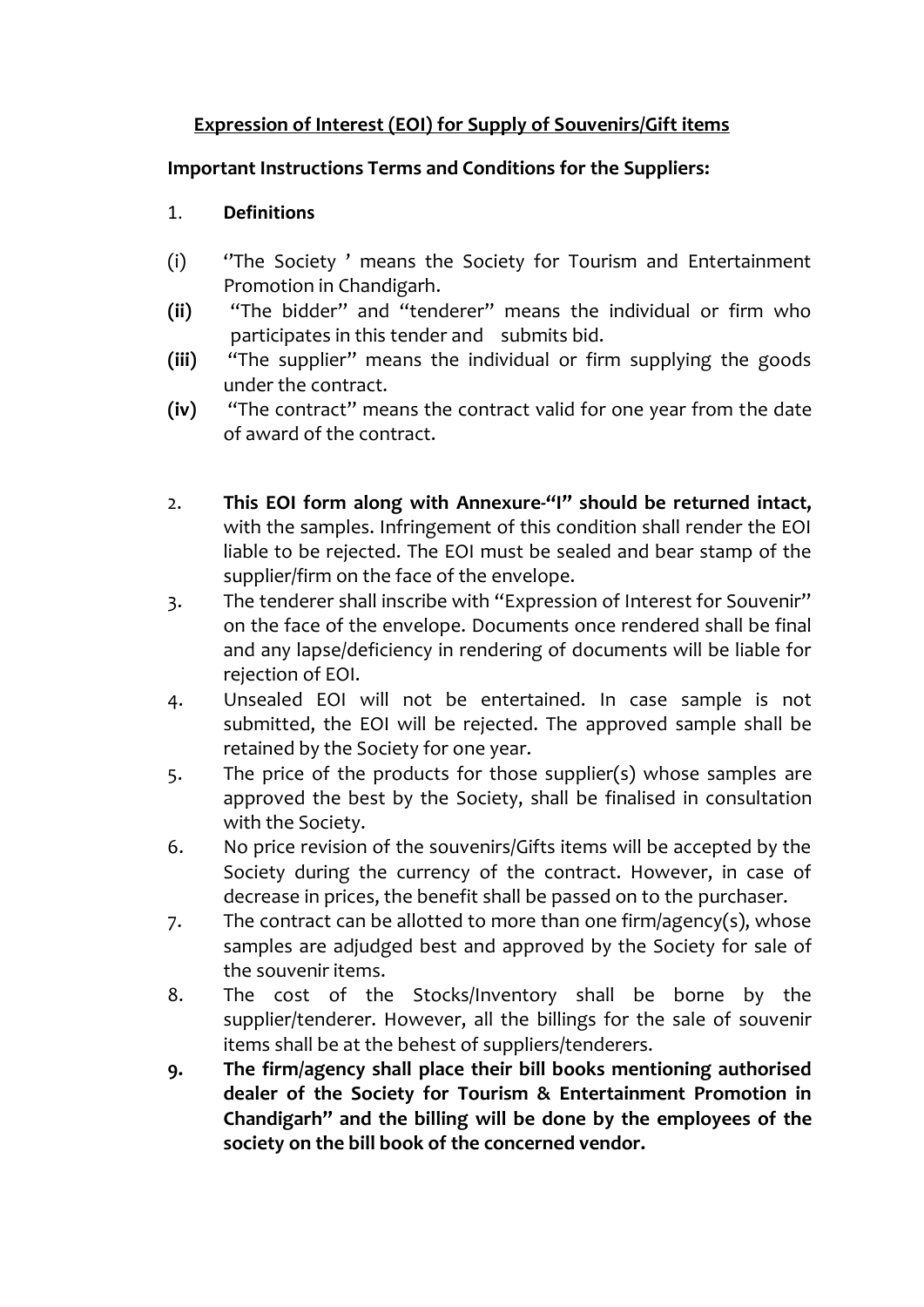- **10. In case of credit sale, the vendor shall issue billing to the society and the society will further issue bill from the bill book of the society or it can be done made from bill book of authorised vendor which will be decided in due course of time.**
- **11. The vendor will be solely responsible for payment of any taxes on full amount of the souvenir. The Society will not be liable to pay tax on sale in any case.**
- **12. The vendor shall deposit interest free security amounting to Rs. 1,00,000/- (refundable) before placing of souvenir at souvenir shops. However regarding sales of books on Chandigarh, interest free security to be deposited is Rs. 25,000/- (refundable).**
- **13. The authorised dealer will submit the bill book in the office of STEPS and further the office will issue the bill book at souvenir shops.**
- **14. The receipt/cash will be taken by the concerned dealer/vendor after giving proper cash receipt at souvenir shop and a copy of the same in the office of STEPS.**
- **15. The authorised dealer/vendor shall deposit the fees on sale of the society by 20 th of the next month.**
- **16. The souvenirs/products must carry the branding of STEPS Society.**
- 17. The sale proceeds of approved souvenirs on behalf of supplier will be shared in the ratio of 75:25 i.e. sale proceeds before taxes 75% will be given to the supplier and 25% shall be given to the society in order to compensate cost of Rental Value, Manpower and Electricity & other Maintenance Expenses, being provided by the Society only. However the books specifically on Chandigarh will be sold in the ratio of 80:20 i.e. the society will be given 20% of sale proceed.
	- 18. The quantity of Souvenirs in supply order shall vary as per requirement of the Society.
	- 19. The tenderer whose souvenirs are finalised shall be binding to supply the items for one year.
	- 20. The Supplier shall be given soft copy of art work to be printed on the items by the Society to the supplier.
	- 21. The Supplier will furnish certificate to the effect that all the canvas paintings supplied are Colour Fade Resistant and Colour Water Resistant with each supply of canvas paintings.
	- 22. Each item shall be given an item code by the society after finalization of souvenirs and henceforth the demand shall be placed to firm/agency by quoting that item number.
	- 23. Any material supplied by the firm/supplier which is not as per sample approved shall be rejected and will not be displayed at Sales Counter.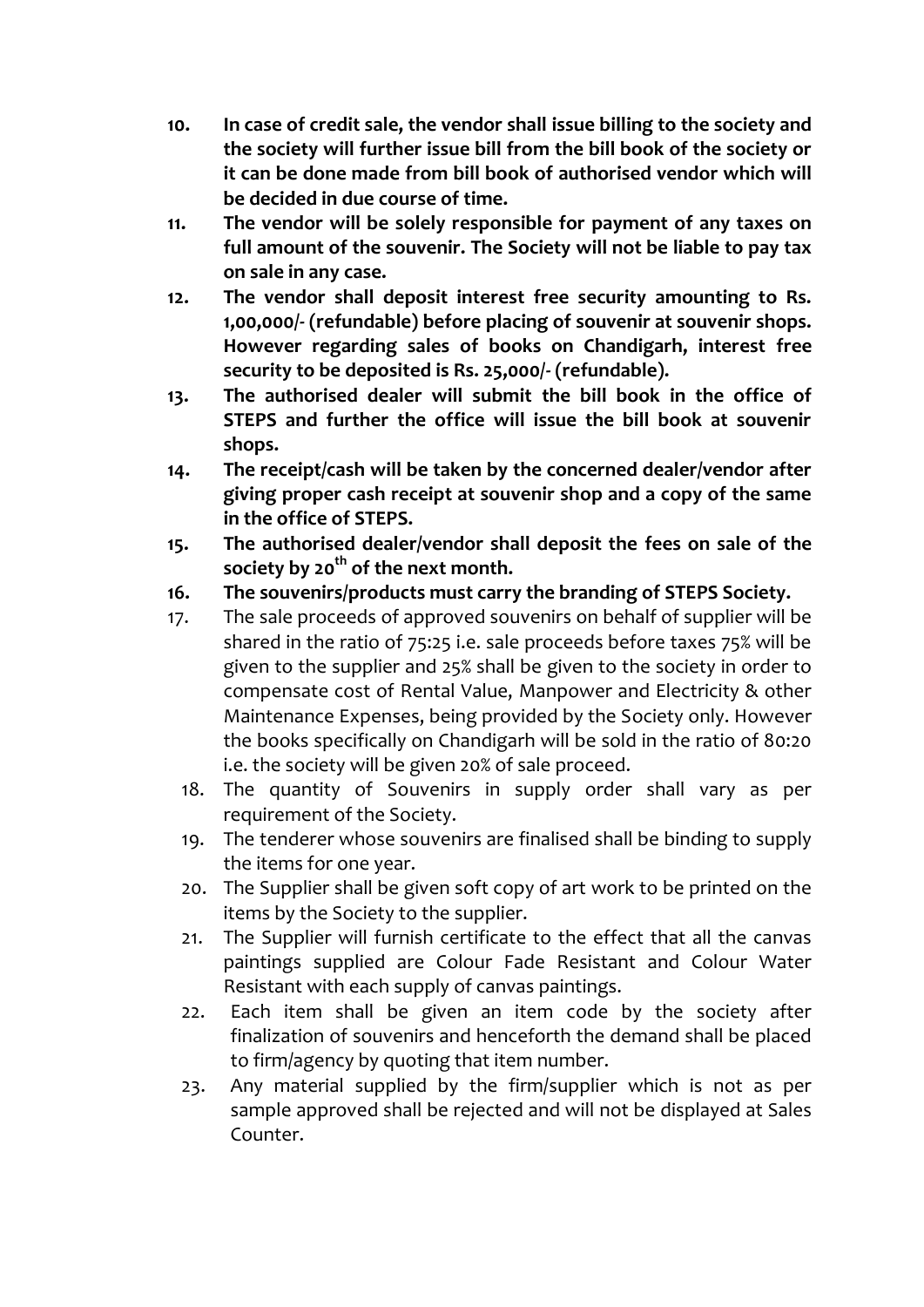- 24. The firm/supplier shall supply the items FOR at the destination to be intimated by the Society. The responsibility for lodging/bodging and other insurance freights shall be solely of the supplier.
- 25. The existing stock of the Souvenirs if any lying with the society shall also be displayed for sale at the Souvenirs and the total sale proceeds of these items will be the receipts of the Society.
- 26. The firm/supplier applying for EOI should not be blacklisted by any Central or State Government's Department/Board/Corporation/Institute/Autonomous Body.
- 27. The Society reserves the right to remove any obsolete or nonmoving item/souvenir(s) from premises/counter, if considers necessary.
- 28. The Society reserves the right to add/delete any souvenir(s) from any other source(s).
- 29. The Society reserves the right to terminate the contract/agreement, without assigning any reason, whatsoever.
- 30. TDS will be deducted as per rules.
- 31. In the event of any dispute or difference arising out of or in any way touching or concerning this Contract/Agreement, whatsoever, the same shall be referred to the Sole Arbitrator, the Chief Executive Officer, STEPS-cum-Director, Department of Tourism, Chandigarh Administration or his/her nominee, whose decision thereon shall be final and binding on the parties thereto.
- 32. The Courts of Chandigarh alone shall have the jurisdiction to try any matter of dispute or reference between the parties, arising of this Contract/Agreement.

Chief Executive Officer (STEPS) Chandigarh Administration